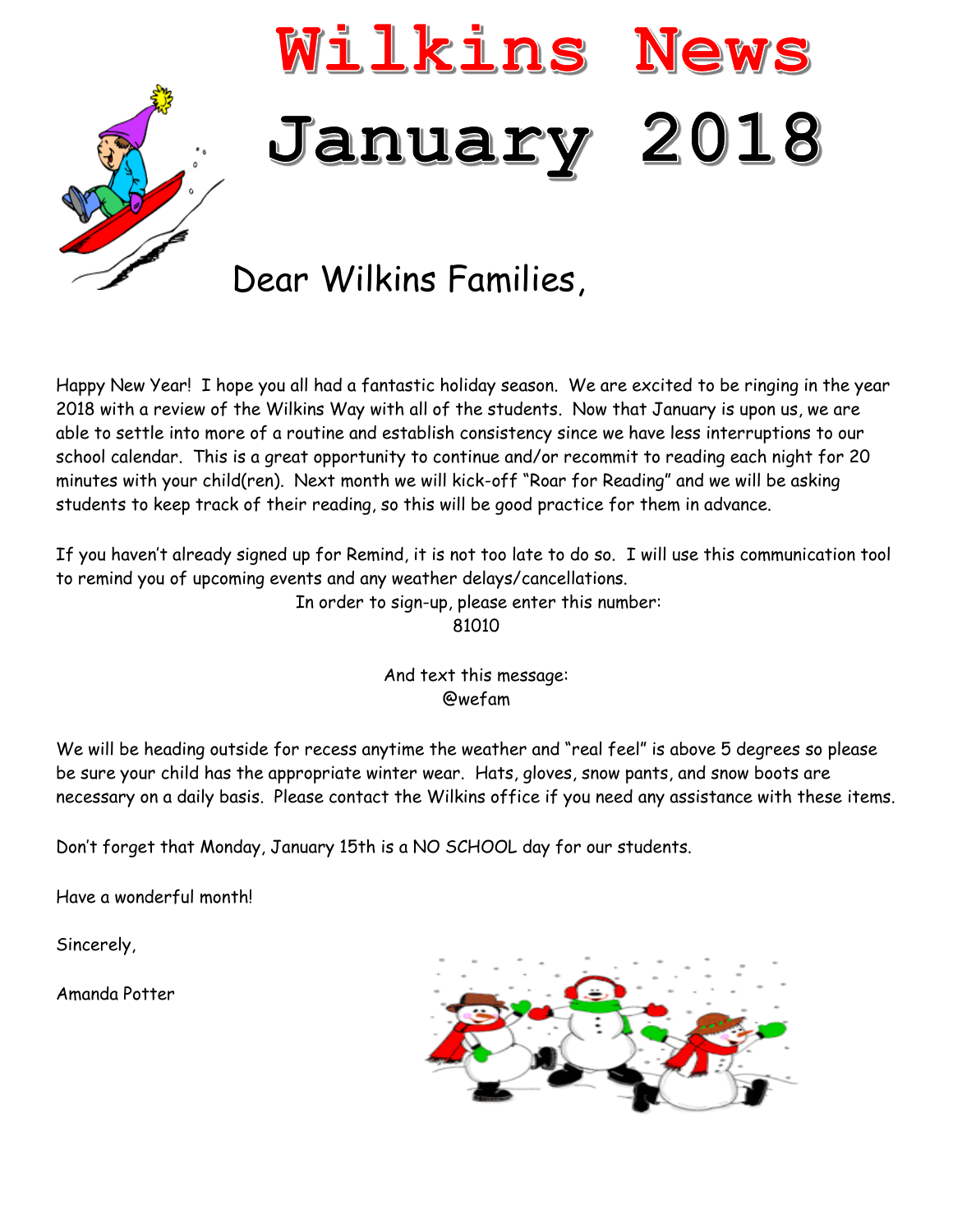

We will go back to having the morning crossing guard at this intersection in the Spring.

The Wilkins staff would like to send a huge Thank-you out to our PTO and anyone who helped donate or helped in some way. We appreciate the special lounge decorations, the delicious holiday lunch and the gifts for the staff. You make a difference for us.Thank you!

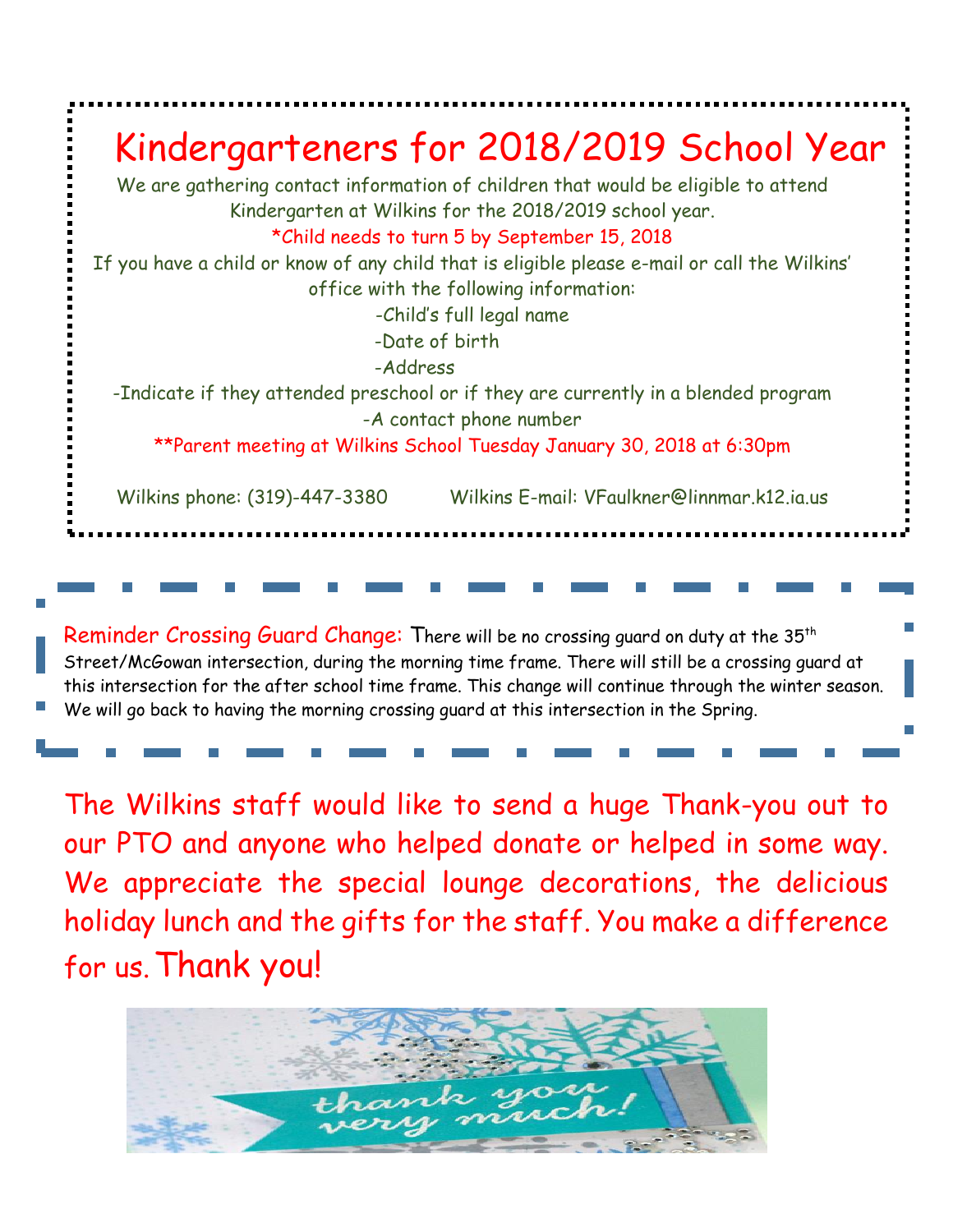



**Kindergarten:** It is hard to believe that it is already January! This year is going by quickly and the kindergarteners have been busy learning! The kids have been working hard on their math concepts. We have been working on simple addition and subtraction using our "Gus the Plus" and "Linus the Minus" riddles to help solve their story problems. We have seen huge improvements when writing their numbers 0-20. The kids loved doing paper mache in Science and they are enjoying the materials part of our Science unit. We will be finishing up this unit within the next few weeks. The boys and girls are starting to soar with their writing skills also. They are beginning to hear all of the sounds in the words and applying it to their writing. We will continue to work on our writing by creating stories that have a beginning, middle and end. We are fastly approaching the 100<sup>th</sup> day of school and the kids are getting very excited for this fun filled day!

First Grade: Our Journeys anchor stories for unit 3 have included At Home in the Ocean, How Leopard Got His Spots, Seasons, The Big Race and Animal Groups. Students are now expected to learn eight high frequency words each week. Starting with lesson 16, first grade spelling lists will increase to ten words each week. These ten word lists are trickier, because they feature two or three different spelling rules. Extra practice with these words at home always helps!

Before Christmas break, we started our science unit about Sound and Light. We are using a variety of materials to learn that all sounds are caused by vibrations. We are working on recognizing loud and soft sounds, as well as high pitched and low pitched sounds. Be sure to ask your child about using tuning forks, the sound generator and xylophones!

We'll soon be finishing up unit 5 in Everyday Math and then we'll take the mid-year test. Thanks for all your help with completing math homework and returning it to school promptly!

First graders are ready to get outside and enjoy the snow! Please be sure to send boots and snow pants for your first grader every day. Even if the snow melts, we need boots and snow pants to protect from the cold and wet. It's really important to mark everything your child brings to school with his or her name. We often have students with the exact same boots or snow pants and there is no way to tell them apart unless they are marked.

**Second Grade:** By the time February begins we will have been in school 100 days! Where has our time gone? Second graders will be working on patterns in counting, doubles and halves, collecting and graphing data and learning about median values in math. They will be completing 2<sup>nd</sup> trimester assessments and will be trying their hand at writing fictional narrative essays. Students will also be finishing their study of Solids and Liquids in science. And we are sure we will have discovered some potential engineers coming out of the tower and bridge building in that unit! Second graders love it when their teacher is out for duty. That means, "It's our day to sled!" Happy winter!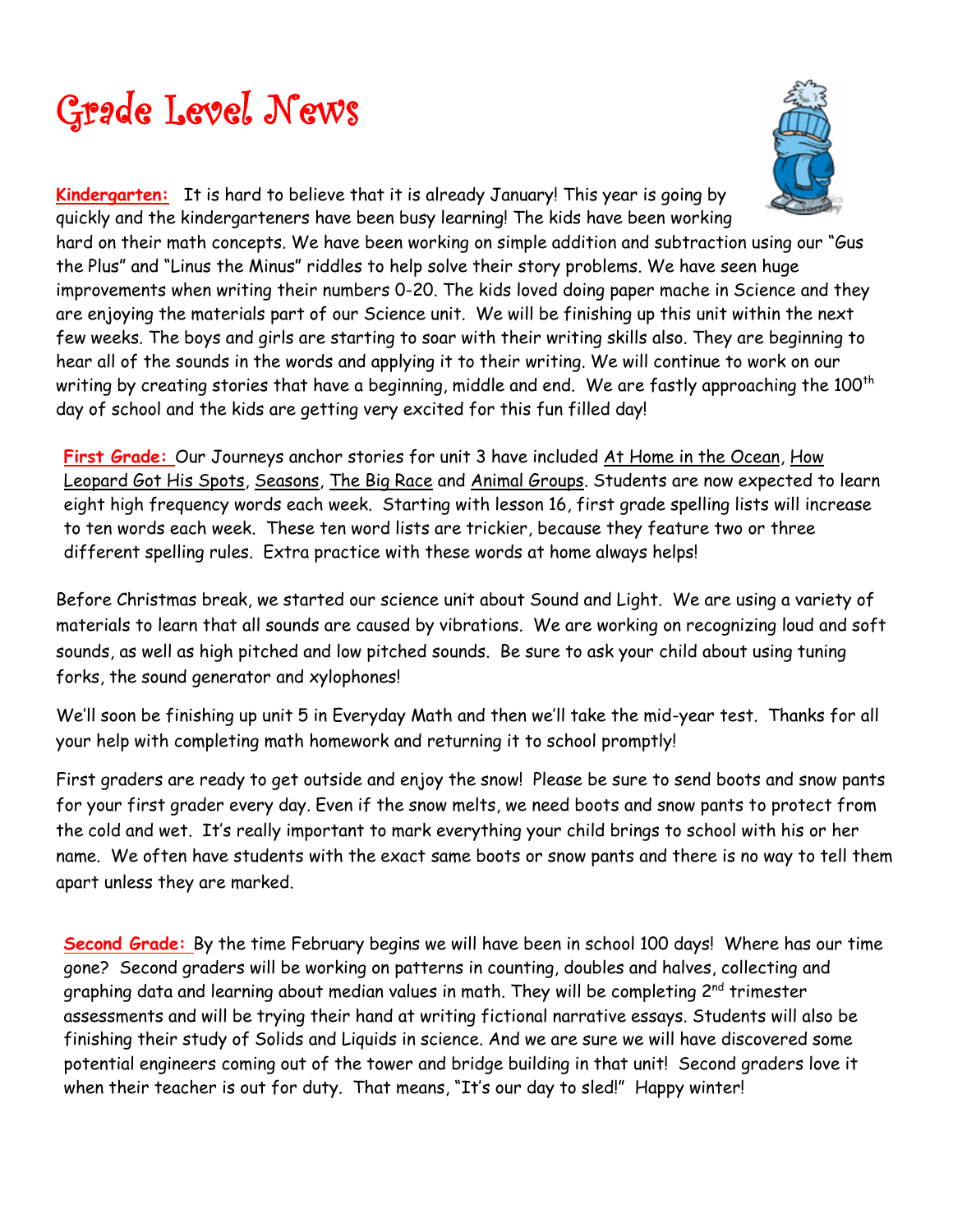**Third Grade:** Our third graders were very busy in December! In math, we learned about area, perimeter, very large numbers and decimals. The students learned all about urban, suburban and rural communities in social studies. Making dioramas of the different types of communities was a lot of fun and allowed them to work cooperatively and to make decisions as a group. After completing the communities unit we dove into Government. Students learned about the branches of government, patriotic symbols, and the leaders that run our community, state, and nation. In writing, the kids wrote persuasive letters to Santa! Each child took on a role of an elf that was applying for different jobs in Santa's workshop. They did a fantastic job and would all have been hired if it were up to us! We are happy to be back in the swing of things and look forward to a great month of January! Keep on reading at home!

**Fourth Grade:** Fourth grade has been busy!! We've completed the Southeast Region in Social Studies and have moved on to our Energy unit in Science. During this unit we are learning how to light a light bulb, how to create parallel and series circuits! We will also be learning about magnetism. We continue working hard on some very creative persuasive writing pieces. We are also exploring our Life as an Ant and are excited to share that with you. In math, we're growing in our math skills, and are now applying our basic multiplication facts to extended, multi-digit problems and beginning to learn division with remainders. As always, keep encouraging your child to read 20 minutes each night and keep practicing those math facts!

**Fifth Grade:** In math, we are completing the Mid-Year Assessment. In unit 7, we will be exploring exponential notation, scientific notation, and order of operations. In addition, students will be adding and subtracting positive and negative numbers.

Skills and strategies taught in reading this month include: author's purpose, fact/opinion, story structure: plot, characters, conflict, events, and resolution. In writing, students are completing narrative essays.

The focus of instruction in social studies this trimester will continue to be European explorers. Students will learn more about the impact of European explorers' expeditions.

In science this trimester, students will continue learning with the kit Mixtures and Solutions. The focus of instruction will be on developing models, planning and carrying out investigations, and analyzing and interpreting data.

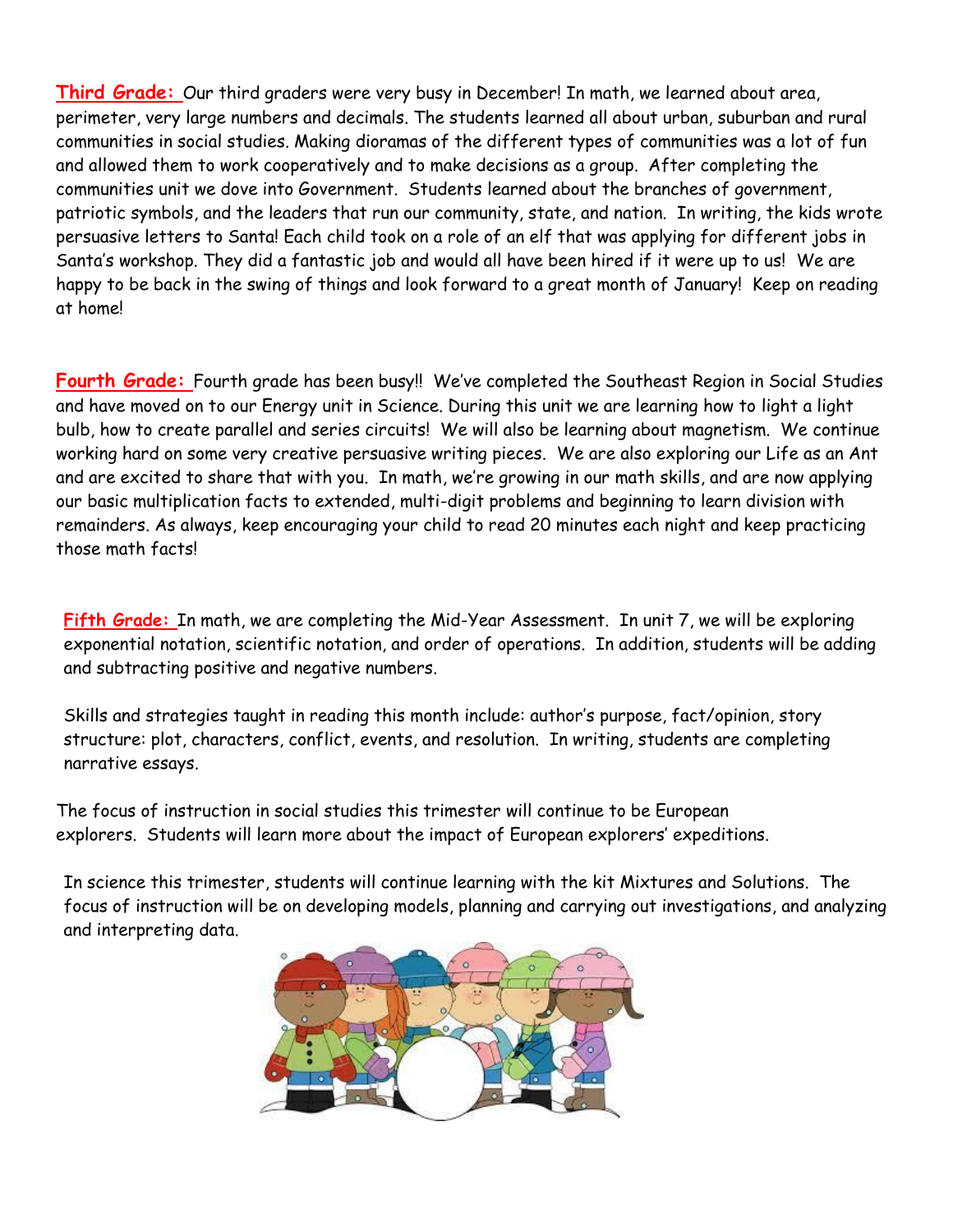### January notes from the Music Room



Congratulations to the wonderful job our  $1<sup>st</sup>$  Graders did on

their concert, "'Twas The Night Before Christmas"! They sang to a full house on November 30.

I want to give a huge shout out to the Chorus for your outstanding performance on December 14. A special thank you to parents for providing transportation to our many events! The Chorus did a fantastic job singing the National Anthem for the varsity double header Basketball game at the High School on December 15. The Chorus gave a repeat performance at Village Ridge Care Facility on Saturday, December 16. This meant so much to the residents there. We caroled together before leaving which was special for everyone. Thank you to our wonderful Chorus parents for getting their children to these special events!!!

Chorus will begin again on Thursday, **January 25**. Be sure to have your rides arranged to be picked up at 3:30©. All 4<sup>th</sup> and 5<sup>th</sup> graders meet on Thursday from 2:45- 3:30. The following week 5<sup>th</sup> Grade has practice Tuesday morning, (January 30) at 7:30 AM and 4<sup>th</sup> Graders meet on Wednesday morning (January 31) at 7:30. If there is a late start to school, all before school activities are cancelled. Also, if there is an early out, there will be no after school activities.

The 5th Grade will have their grade level concert on Thursday, February 22 at 6:30. They will be presenting "Rock Around the 50's". They will dress in 50's style clothing for school that day and for the performance.

These are the remaining concert dates we are looking forward to this year:

5<sup>th</sup> Grade - February 22 2<sup>nd</sup> Grade - March 22 4 th & 5th Grade Chorus April 13 morning field trip. Return to school by 11:30. Chorus & Wilkins Orchestra Concert– April 17 Kindergarten – April 19

If you have any questions or concerns about what is going on in Music, please don't hesitate to contact me. The best way is through school e-mail at [Kpeterson@linnmar.k12.ia.us.](mailto:Kpeterson@linnmar.k12.ia.us)

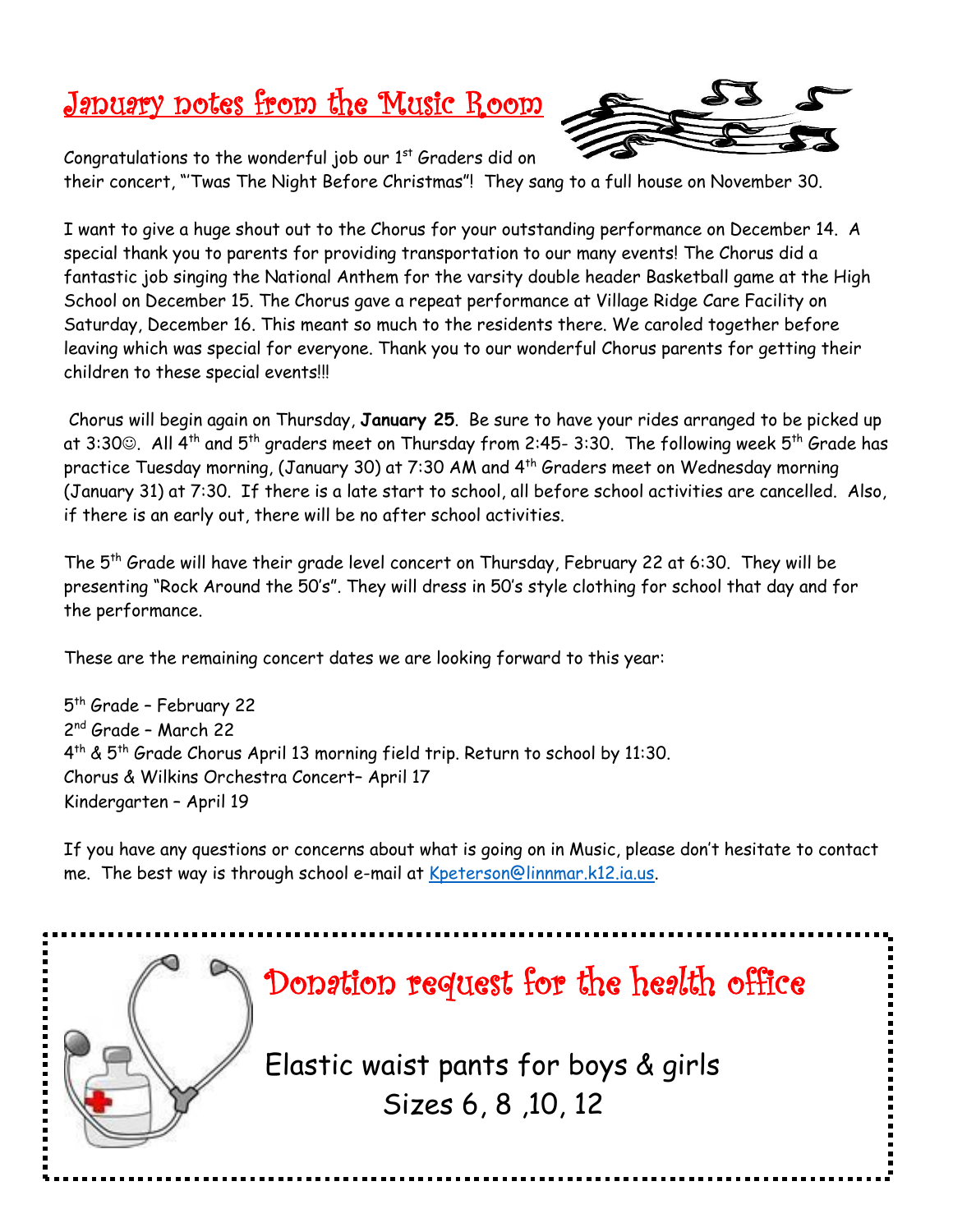### A note from the Band Director



#### Winter Band Concert

The 5th Grade Band Winter Concert will be held on Thursday, February 1st, 2018 in the HS Auditorium. Concert time is 6:15 PM, and monetary donations will be accepted. Band students from all 7 buildings will be performing together!

All fifth grade band students should arrive at the High School between 5:45 and 6:00 PM and be in the Little Theatre ready to warm-up NO LATER than 6:05 PM. Coats and cases can be kept in the LT. Students will need to bring their Instrument, and Band music from home. Tubas, baritones, and all percussion instruments will already be at the HS. Please have students wear nice dress clothes for this MAJOR concert (no jeans or tennis shoes please). During the concert we will be having a group photo taken by Hall's Photo. 8 x 10 color photographs can be ordered for \$10.00. Order forms will be sent home with students that day, and available at the concert.

In preparation for the concert we will be practicing together THAT morning BEFORE school (7:30 am – 8:30 am) in the HS Auditorium. **Please drop your student off at the HS AUDITORIUM Circle Drive entrance** (DOOR 1) – **Not the North Entrance**….between 7:15 and 7:20 am. All students will be transported from the HS to their building after our rehearsal. Because this is our only chance to rehearse with all 173 students together, it is VERY important that every Band student attend this rehearsal! The students have been working extremely hard to prepare for this big concert. We hope you will attend.

Kevin Makinster Director of 5th Grade Bands [kmakinster@linnmar.k12.ia.us](mailto:kmakinster@linnmar.k12.ia.us)



# LOST & FOUND:

If your child is missing any clothing items, please remember to check the lost & found items. You will find them outside of the Wilkins' media center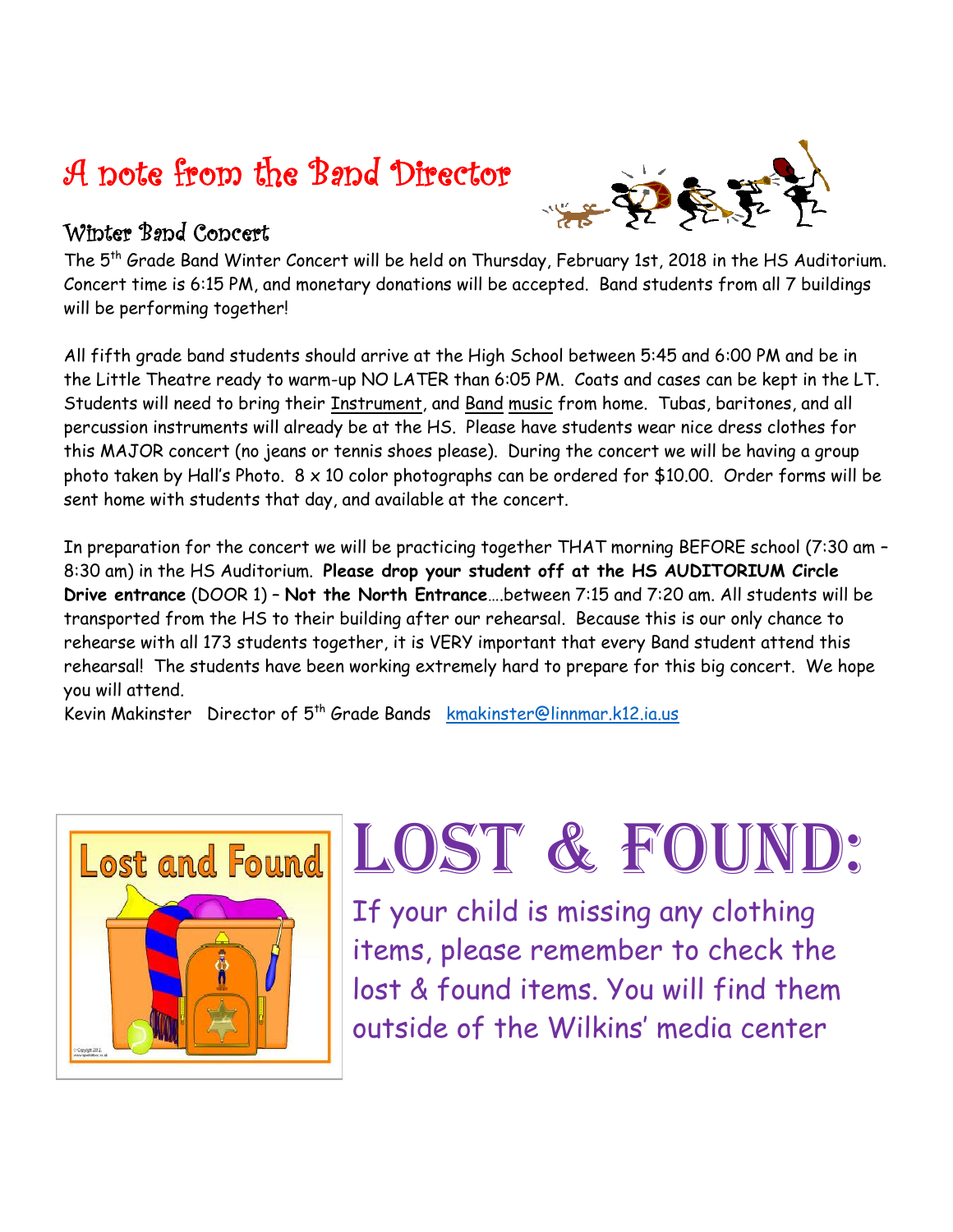

- Jan. 8 ………Board meeting Work session 5:00 pm - Regular session 7:00 pm
- Jan. 9………..PTO meeting 6:00 pm
- Jan. 11-18...2<sup>nd</sup> grade swim experience
- Jan. 12………Snowball dance during specials
- Jan. 12………PTO Move Night 6:00 PM
- Jan. 15………No school K- 8 comp Day
- Jan. 19………Volunteer Workshop 9:00 AM
- Jan. 20………PTO Skate Night 4:00 to 6:00
- Jan. 22……..Board meeting Work session 5:00 pm
	- Regular session 7:00 pm
- Jan. 23………Wilkins night at Wendy's from 5:00 7:00 pm 10% of sales goes back to Wilkins
- Jan. 25……..Chorus practice starts up again
- Jan. 30……….Kindergarten orientation/Round up meeting 6:30
- Feb. 1………….5th grade Winter Band Concert 6:15 pm at the High School

## Too Sick for School?

From: Health Services

Each day many parents are faced with a decision:

**Should they keep their sick children home or send them off to school?** The following guidelines, recommended by experts at the Mayo Clinic, should be considered when making this sometimes difficult decision. A student should remain home when he/she:

\*vomits or has diarrhea in the last 24 hours

ī

- \*has an oral temperature of 100 degrees or higher
- \*coughs almost constantly or complains of difficult breathing
- \*has sores on mouth or skin that are crusty, yellow or draining
- \*displays an unexplained skin rash or red eye (with or without crusting/drainage)